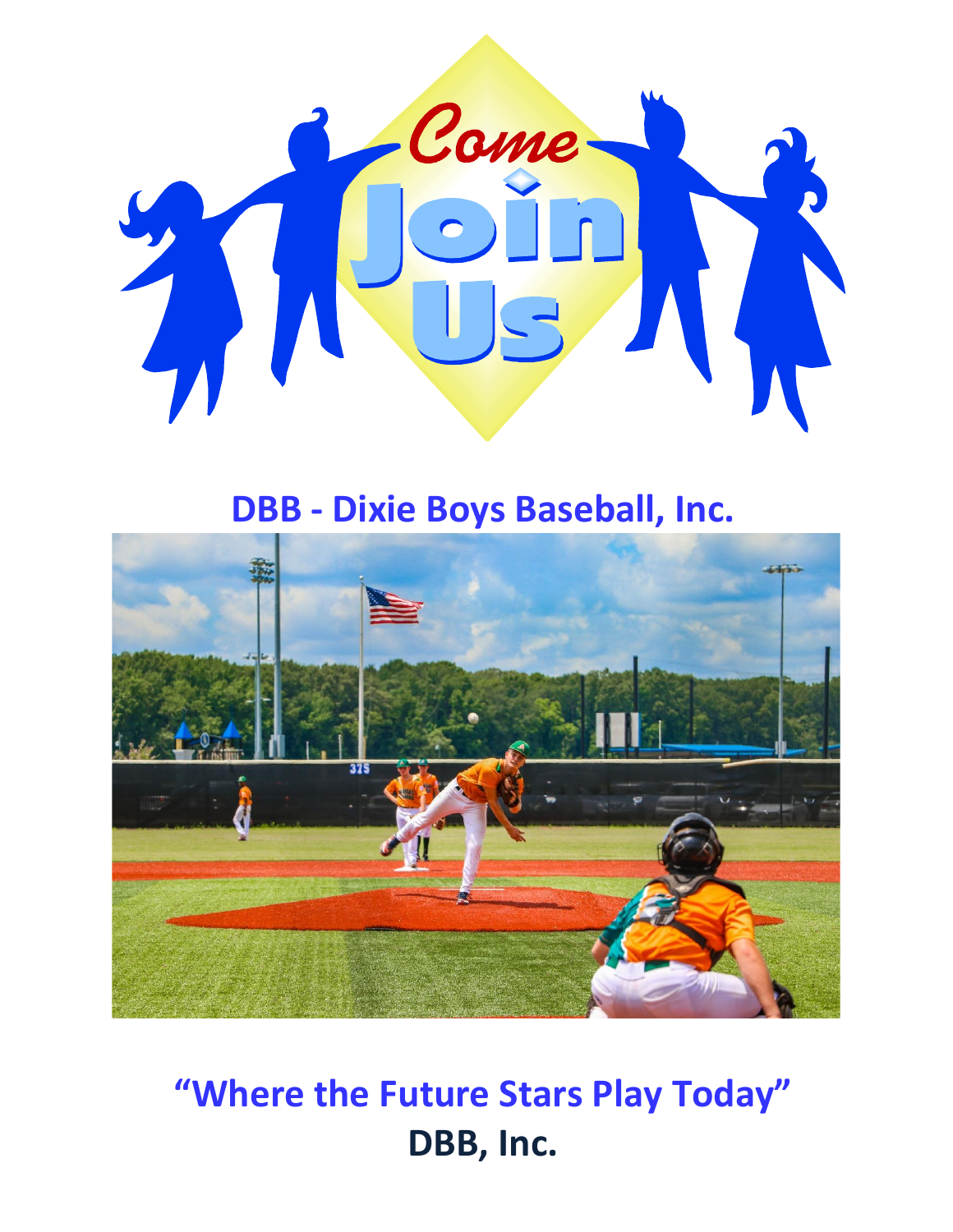

# **www.dixie.org/boys**

## **Benefits of Playing Boys & Majors Baseball!**

## **DBB programs have the following distinct advantages:**

- **Organization in existence since 1957**
- Member organization of USA Baseball, the governing body for amateur baseball
- **Leagues participate with the official "DBB program"**
- **Clear understanding of our role of providing service to youth through baseball**
- **Leadership fully attuned to the needs of 13-19 year old participant**
- **Focus and full attention given to the leagues and participants**
- **Autonomy given to leagues to operate local program without interference**
- **Rules administered in accordance with the published rules of the organization**
- **Effective communications from the DBB State & National organization**
- **Tournament host bid fees fairly negotiated between Host and program**
- **DBB present at all tournament games**
- **DBB online store available to purchase items/franchise teams**
- **Junior Boys Division District, State & World Series Tournament Play**
- **Boys Division District, State & World Series Tournament Play**
- **Pre-Majors Division District, State & World Series Tournament Play**
- **Majors Division District, State & World Series Tournament Play**
- **National Umpire Program provides training in conjunction with umpire registration**
- **15U program World Series started in 2016. Participant opportunities always expanding**
- **Invitational tournaments are offered, program to be expanded.**
- Schools have the opportunity to franchise as a team "school-based franchise"
- **New Tournament Team Franchise Opportunity created**

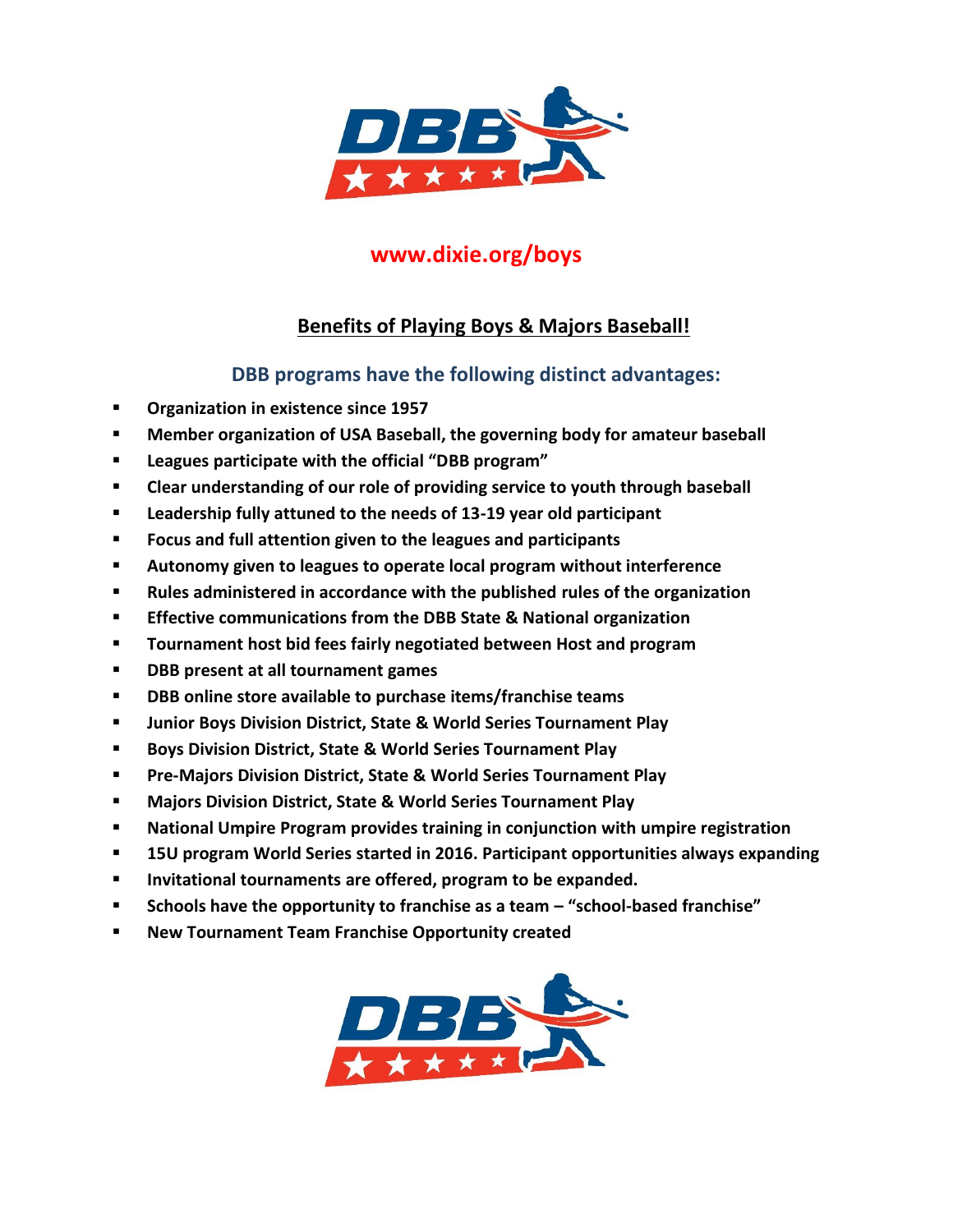

# **2022 Season Information**

**I. Franchise Deadline:** May 15th, 2022. (National & State fees- \$35.00 each)

**II. League Materials:** All forms available on website at [www.dixie.org/boys](http://www.dixie.org/boys)

**III. Rulebooks and Media Guide:** Available from Boys & Majors State Director.

**IV. Scholarship Program:** Eleven National Scholarships will be awarded in 2022.

**V. Dixie Boys Baseball Alumni Program** Available: \$25.00 annual fee to join.

**VI. Age Control Date-** The age control date remains April 30th for any 13 year old entering the program. At the upper end of our age groups, a 19-year-old that had his 19th birthday after August 1, 2022 is eligible to participate. No one, that will turn age 20 before August 1, 2022 is allowed to participate in the program at any time! The age control dates are in the rulebook and on the website.

#### **VII. 2022 World Series Information-**

Junior Boys (age 13) Sterlington, Louisiana (July 22-27, 2022) Boys (age 13-14) Sterlington, Louisiana (July 22-27, 2022) 15U Division (age 15 & under) Sterlington, Louisiana (July 20-22, 2022) Pre-Majors (age 15-17) TBA (July 22-27, 2022) Majors (age 15-19) Nashville, Tennessee (July 22-27, 2022)

#### **VIII. 2021 World Series Champions-**

Junior Dixie Boys (age 13) Hattiesburg, Mississippi Dixie Boys (age 13-14) JPRD East , Louisiana 15U Division (age 15 & under) JPRD East, Louisiana Pre-Majors (age 15-17) Southland, Louisiana Dixie Majors (age 15-19) North Charleston, South Carolina

**IX. 2022 Special Events Host:** \*All events will be conducted in June\* DBB Future Stars Tournament Trail Event: (June 16-19, 2022)

**\*Note: Other special events will be added prior to start of 2022 season.**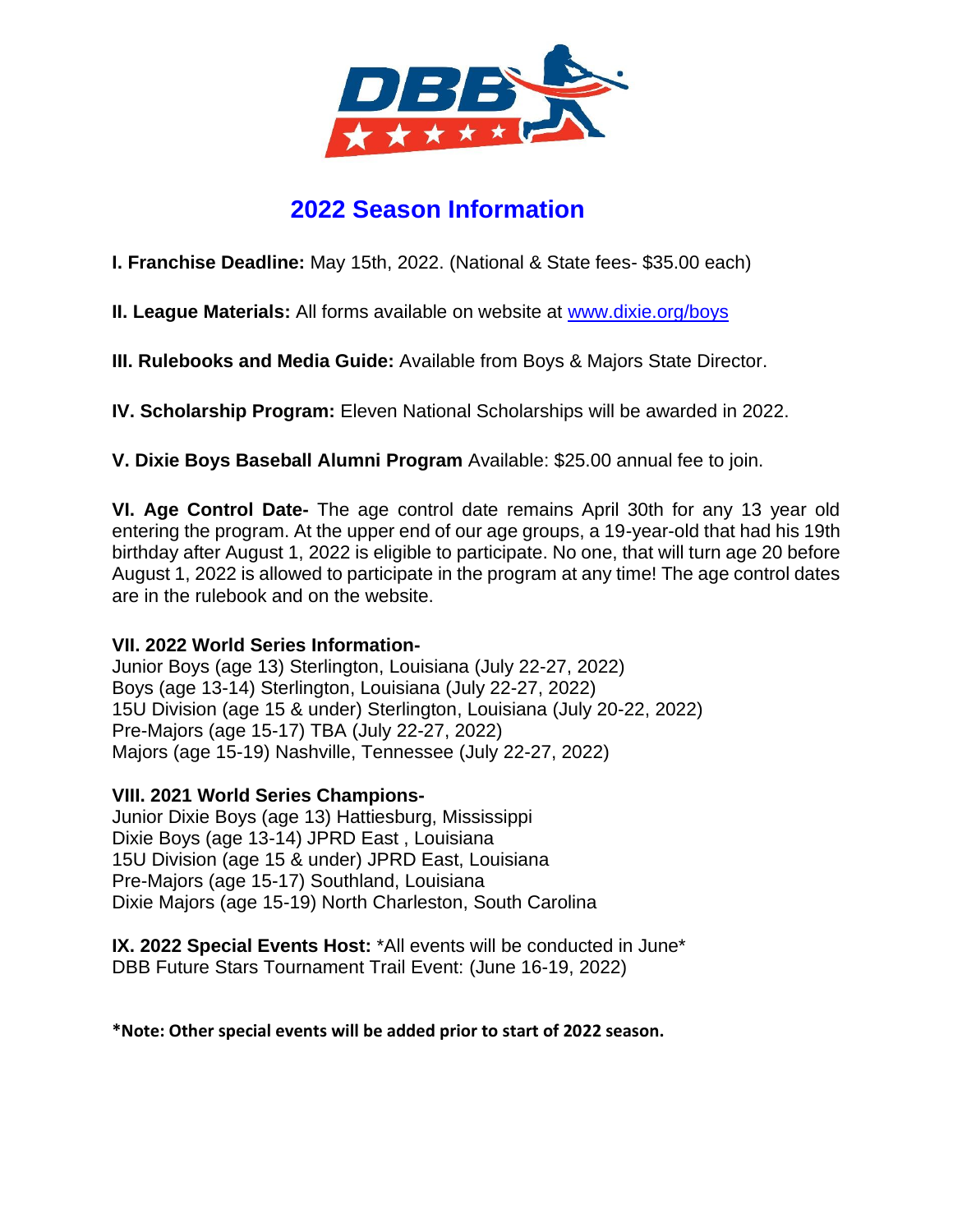

# **WE HOPE THAT YOU WILL ALLOW US TO TELL "OUR STORY - DIXIE BOYS BASEBALL INC"**

# [www.dixie.org/boys](http://www.dixie.org/boys)

Dixie Boys Baseball, Inc. was founded in 1957 at Alexandria, Louisiana. The mission of the program is to provide a recreational outlet for as many participants (age 13-19) as possible. The program currently operates in eleven southeastern states and attracts over 20,000 players.

DBB, Inc. is governed by a Board of Directors and is comprised of Executive Officers as well as elected State Officials. Board members (currently twenty-four) are responsible for determining program policies and rules. The Commissioner/CEO is responsible for managing the day to day affairs of the organization.

Leagues must comply with a basic set of rules and regulations as found in the rule book. The rules that appear in the official rulebook are specific rules adopted by the Board of Directors. All other rules are found in the official playing rules of the National High School Federation. The DBB Commissioner/CEO is responsible for interpretation and rule enforcement.

League play is emphasized in the DBB organization. Franchises/local leagues are given a great deal of autonomy in determining a specific program that will meet the community/school needs. The administrative functions that are necessary to successfully operate a local league are supported by a District & State Director.

While emphasis is on league play there is; however, district tournaments, state tournaments and a World Series event for leagues wishing to participate after the close of the regular season. Dixie Boys Baseball, Inc. has a rich tradition of offering quality events that capture the true essence of competitive play. The organization takes great pride in offering "premier events", providing a memorable experience for everyone.

DBB each year also offers additional opportunities for teams. The DBB Future Stars Tournament Trail brings together top Dixie baseball participants. The eleven southern states that comprise the Dixie region (Alabama, Arkansas, Florida, Georgia, Louisiana, Mississippi, North Carolina, South Carolina, Tennessee, Texas and Virginia) all have the opportunity to expand their programs to include invitational tournaments. A wood bat invitational tournament is held each June for the Pre-Majors age group.

COVID protocols were enacted in 2020, allowing the organization to have a short season culminating in World Series play in 2020. In 2021, a 65<sup>th</sup> Anniversary World Series was held for five divisions . Sterlington, Louisiana and ULM – University Parks hosted the events. State tournament sites for 2022 are yet to be determined!

On July 22<sup>nd</sup>, 2022 the four traditional divisions will start World Series play. Sterlington will host the 15U World Series being held on July 20th as well as the Junior Boys & Boys Baseball World Series events. The Pre-Majors is yet to be announced as the program looks forward to a trip to Nashville, Tennessee for the Majors World Series. DBB offers numerous opportunities for sponsors to partner with the organization.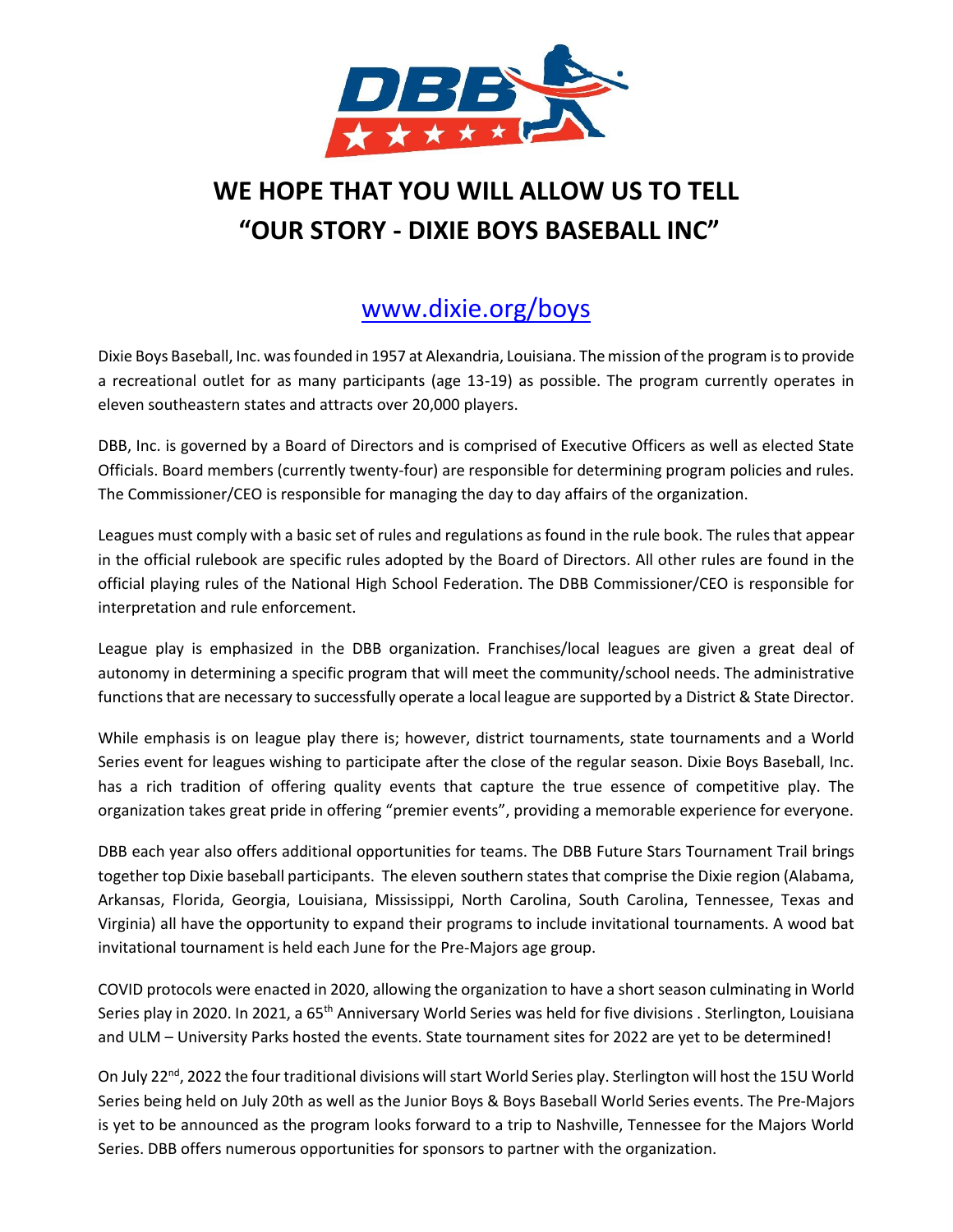# **LOCAL LEAGUE ORGANIZATION**

- The league is the smallest unit of organization and is governed by the local program.
	- a. A league franchise can be granted for a league from two to ten teams.
	- b. The State Director is empowered to grant one team leagues based on circumstances.

#### **SIMPLE STEPS REQUIRED TO BECOMING A FRANCHISED DIXIE LEAGUE.**

• The league makes application for franchise to the Commissioner. The league would form based on policies as found in the official rulebook. Information is found on our website[: www.dixie.org/boys.](http://www.dixie.org/boys)

• The franchise obtains the approval of the appropriate State & District officials.

## **BOUNDARIES**

- The League would submit maps showing boundaries of the league.
- The League would meet all boundary requirements.

#### **TEAMS**

• League rosters can include up to 16 players in Boys and 18 players for Dixie Majors Baseball. Playing roster deadline is before the first game is played!.

• Franchise deadline: May 15<sup>th</sup>. National Franchise Fee is \$30.00 per team along with \$30.00 State Fee. \$5.00 admin fee. *A fee of \$130.00/ 2 team minimum required for franchises.* Online payment is available.

#### **LEGAL PLAYERS**

#### • **Age Control date April 30th. (AGE CONTROL CHART AVAILABLE ON WEBSITE)**

a. Boys - (age 13-14) Any eligible player whose thirteenth birthday falls **before** May 1st of the current year and any player whose fifteenth birthday falls on or after May 1 of the current year shall be eligible to compete and complete the current Dixie Boys season. The local league has the option of allowing a 12 year old (league age control) to participate in Dixie Boys Baseball.

b. 15U Program (15 & below) Any player whose sixteenth birthday falls **after** May 1st of current year shall be eligible to participate- Players are also allowed to dual participate with either Boys or Majors

c. Majors- (age 15-19) Any player whose fifteenth birthday falls **before** May 1st of current year and any player whose nineteenth birthday falls on or after August 1 of the previous calendar year is eligible to compete and complete current Majors Baseball season. Pre-Majors play is offered for age 15-17.

d. \*Any player who plays baseball for his school and whose fourteenth birthday falls before May  $1<sup>st</sup>$  of the current year is eligible to compete in and complete the Pre/Majors season.\*

## **SELECTION OF PLAYERS**

• Players may participate in other amateur baseball programs, subject to League approval. No league player; under any circumstances, shall be permitted to play on another amateur team during his teams' actual tournament play.

• The League may choose to select a Junior Boys (age 13) tournament team and/or a Boys (age 13-14) tournament team. In the Majors division; a league may choose to select a Pre-Majors (age 15-16-17) tournament team and/or a Majors (age15-19) tournament team.

#### **OFFICIAL PLAYING RULES**

- The League will agree to follow the basic playing rules of the organization.
- The League understands that league play as well as tournament play requires the use of DBB certified umpires. DBB offers a National Umpire Program.